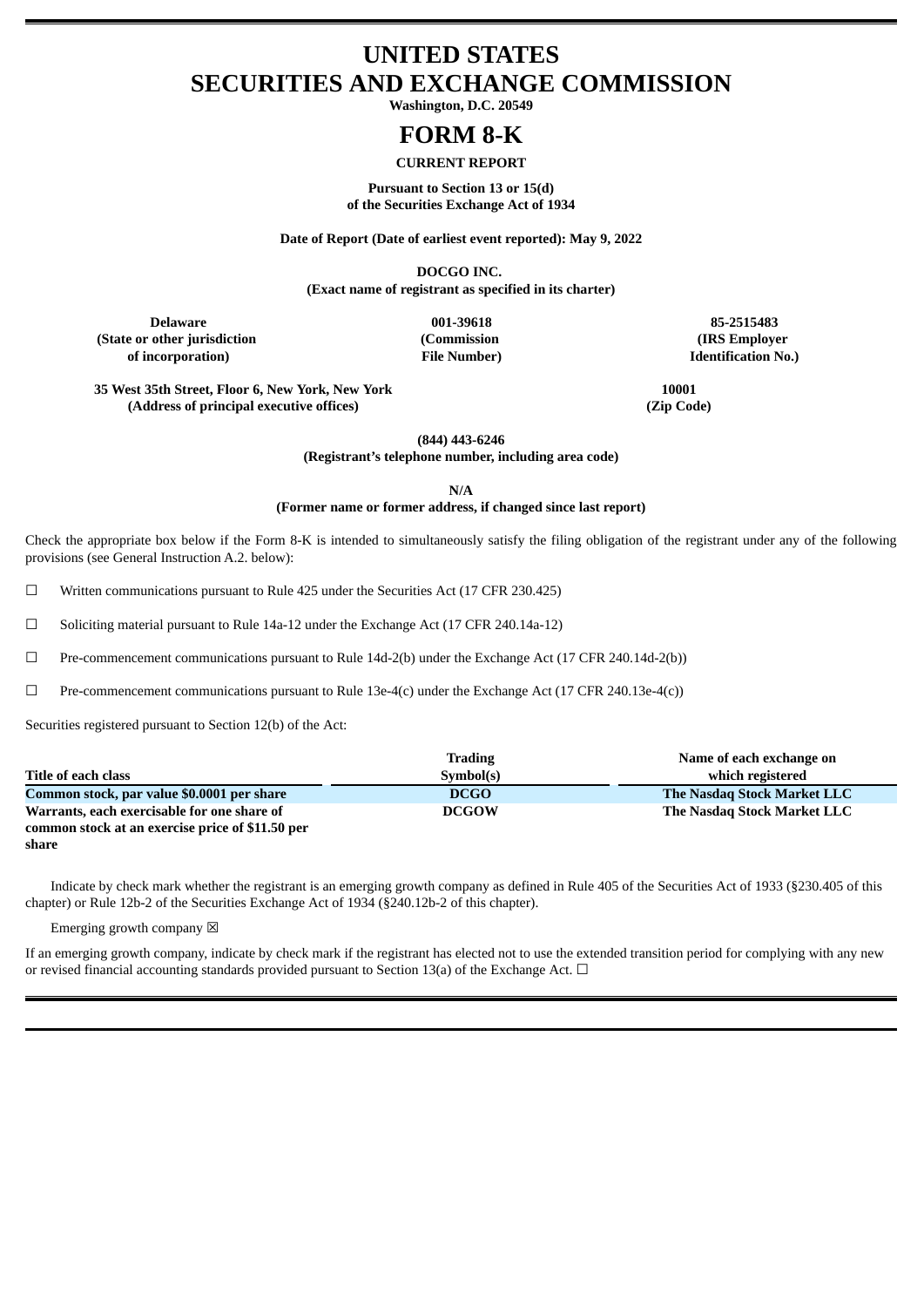## **Item 2.02 Results of Operations and Financial Condition**

On May 9, 2022, DocGo Inc. (the "Company") issued a press release that announced earnings results for the quarter ended March 31, 2022. This press release is furnished as Exhibit 99.1 to this report.

The information in Item 2.02 of this report and the exhibit attached hereto is being furnished and shall not be deemed "filed" for purposes of the Securities Exchange Act of 1934, as amended (the "Exchange Act"), nor shall it be deemed incorporated by reference into any registration statement or other filing under the Securities Act of 1933, as amended, or the Exchange Act, except as shall be expressly set forth by specific reference to such filing.

#### **Item 9.01 Financial Statements and Exhibits**

*(d) Exhibits*

#### **Exhibit No. Description**

| 99.1 | Press release of DocGo Inc. dated May 9, 2022               |
|------|-------------------------------------------------------------|
|      |                                                             |
| 104  | Cover Page Interactive Data File (formatted as Inline XBRL) |
|      |                                                             |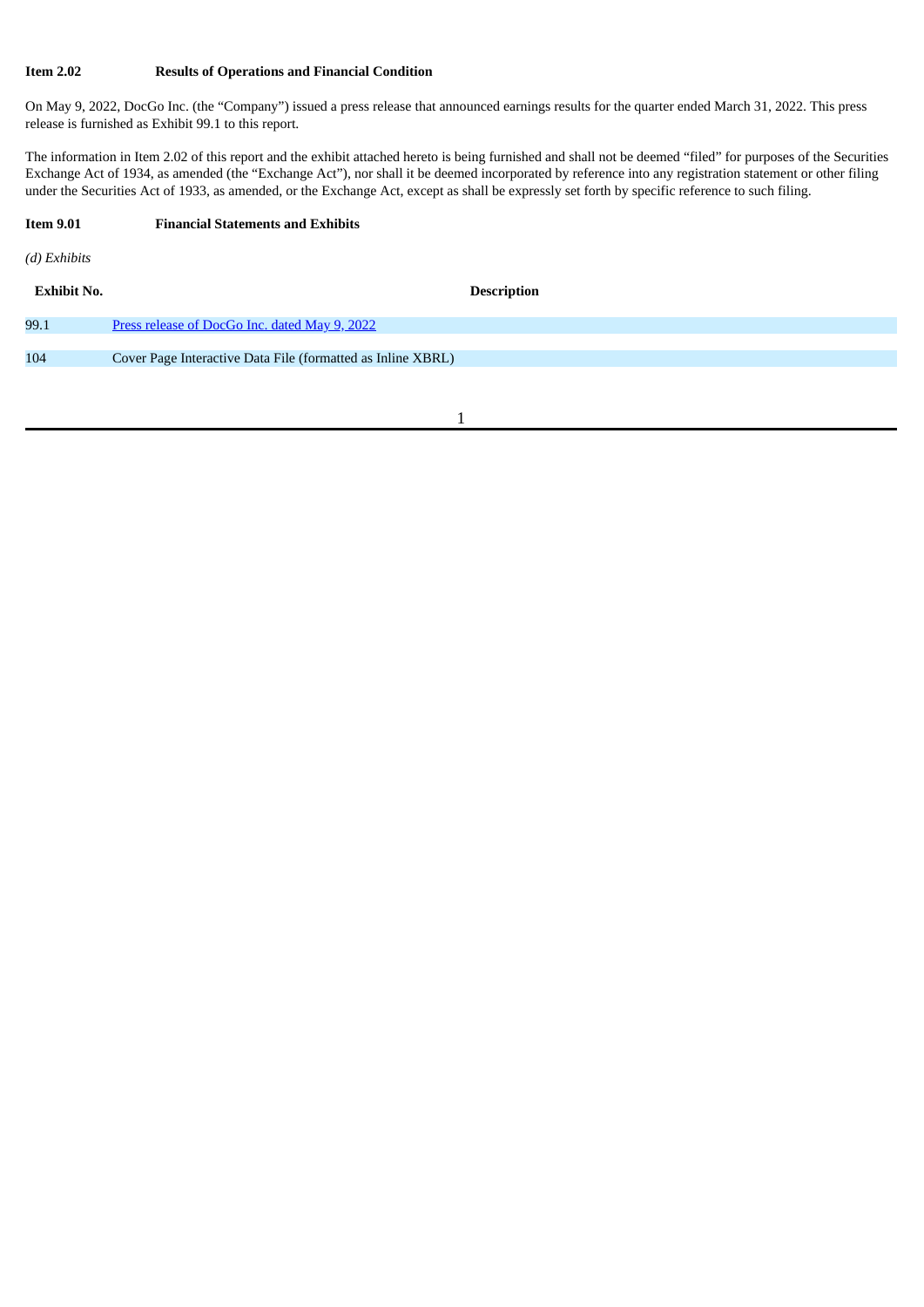#### **SIGNATURES**

Pursuant to the requirements of the Securities Exchange Act of 1934, the registrant has duly caused this report to be signed on its behalf by the undersigned hereunto duly authorized.

## **DOCGO INC.**

By: /s/ Andre Oberholzer

Name: Andre Oberholzer Title: Chief Financial Officer

Date: May 9, 2022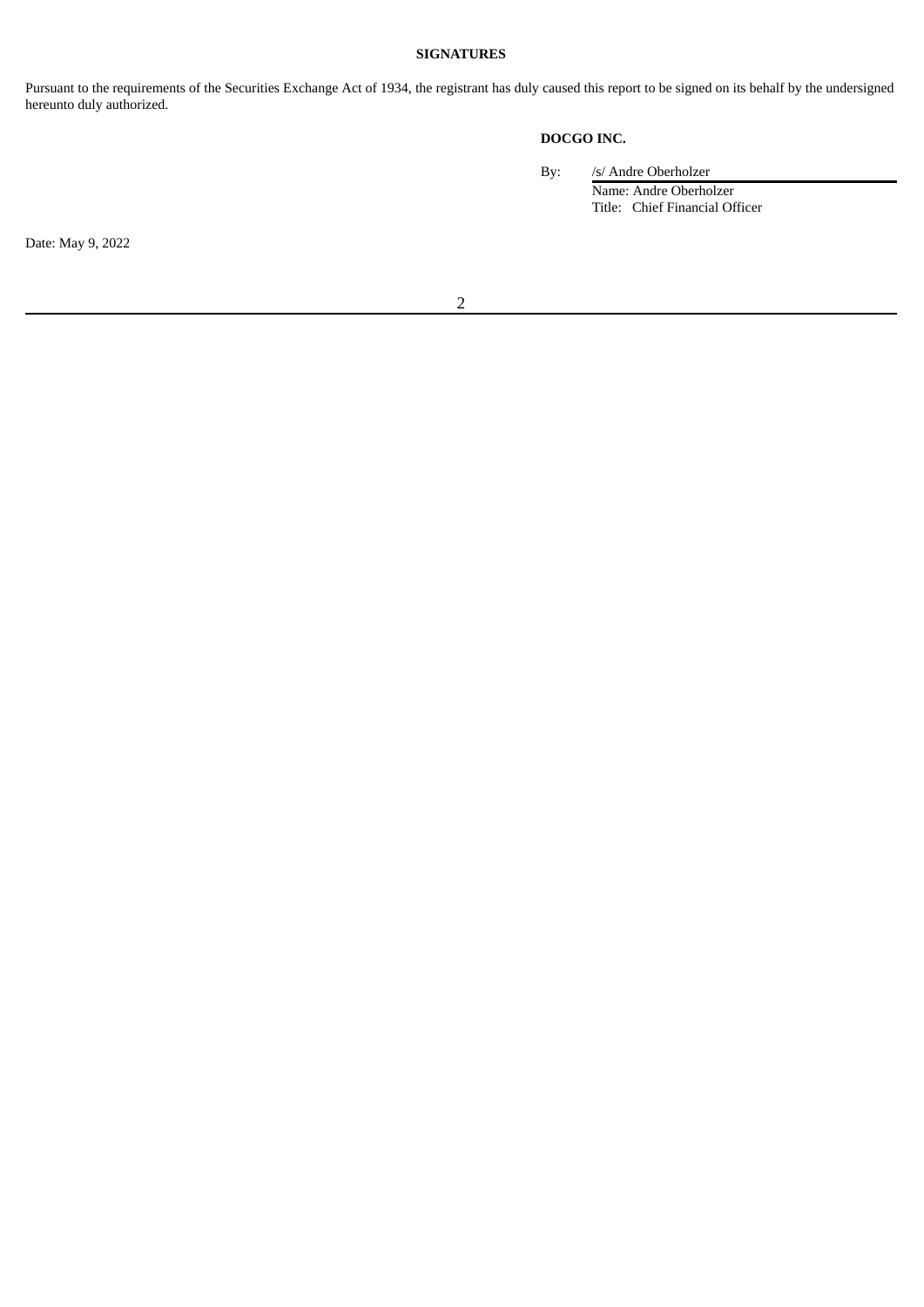

## **DocGo Announces Strong First Quarter 2022 Results**

#### *Q1 Revenue of \$118 Million Up 137% Over Comparable Prior Year Period*

#### *Bolsters Senior Staff, Expands Market Footprint*

<span id="page-3-0"></span>**NEW YORK, NY**, May 9, 2022 - DocGo (Nasdaq:DCGO), a leading provider of last-mile mobile health services and integrated medical transportation solutions, today announced financial and operating results for the first quarter ending March 31, 2022.

"During the first quarter we were able to continue our momentum from 2021, as we began the transition of some Covid-related services to longer term non-Covid related work both with new and existing customers. Our goal is to make this transition as seamless as possible. While there are challenges, we are making great progress," stated Stan Vashovsky, Chief Executive Officer and Co-Founder of DocGo. "We also continue to expand our breadth and geographic reach, adding new services in new states, while bolstering the strength of our operational team. Not only did DocGo grow revenue 137% over the year-ago period, but we also generated strong net income and cash flow, and we expect to see continued improvements in profitability over time. We continue to operate in a vast, untapped market with a scalable and capital efficient business model. Our first quarter results represent a strong start to what I anticipate will be a successful 2022, and I look forward to sharing additional updates."

#### **First Quarter Financial Highlights**

- · Total revenue was \$117.9 million. The Company estimates that Q1 2022 Covid testing revenues amounted to \$38 million.
- · Q1 2022 total revenue of \$117.9 million represents an increase of 137% over \$49.7 million in total revenue for the first quarter of 2021, which included \$20.4 million of Covid testing revenues. Excluding Covid testing revenues from both periods, total revenues in Q1 2022 increased by approximately 173% from Q1 2021.
- · The Company estimates that Covid testing revenue accounted for approximately 32% of total revenues in Q1 2022, compared to 41% in Q4 2021.
- · Mobile Health revenue increased to approximately \$90.1 million, compared to \$30.6 million in the first quarter of 2021. The increase reflects the extension of certain key contracts as well as a number of new contracts.
- · Medical transport revenue was approximately \$27.8 million, up 46% from \$19.1 million in the first quarter of 2021.
- · Net income was \$9.4 million, compared to a net loss of \$2.0 million in the first quarter of 2021.
- Adjusted EBITDA<sup>([1](#page-4-0))</sup> grew to approximately \$13.6 million, versus Adjusted EBITDA of \$0.4 million in the first quarter of 2021.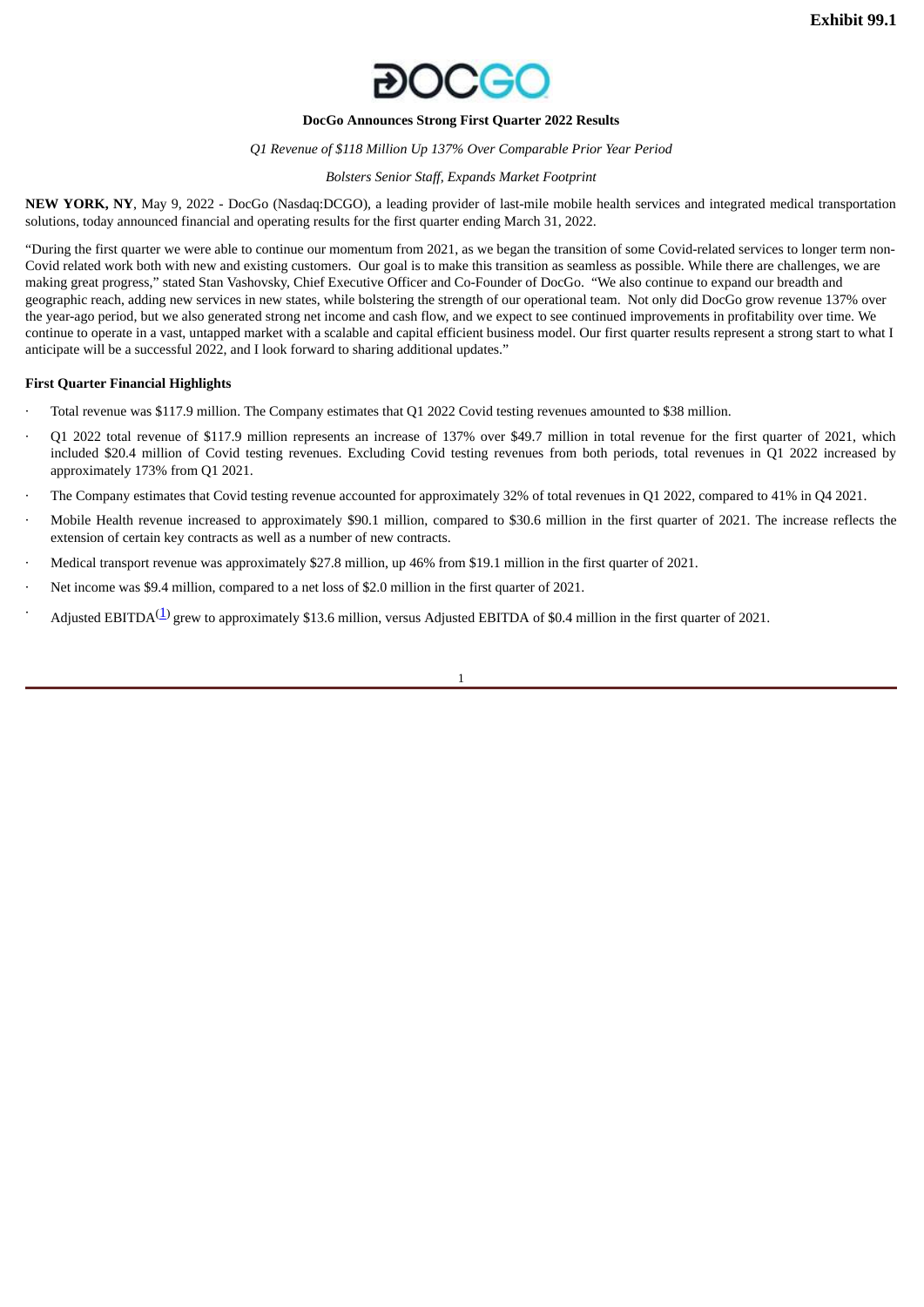#### **Select Corporate Highlights**

- · Expanded our presence in New York and New Jersey through a new, multi-year contract with Aetna for our DocGo On-Demand Mobile Urgent Care service. The service will be provided to Aetna's commercial and Medicare Advantage members in New York and New Jersey.
- · Strengthened our senior management ranks by hiring Lee Bienstock, a seasoned professional who spent the last 10 years at Google across various business units and initiatives, as DocGo's Chief Operating Officer.
- · Interacted with 1.1 million patients in Q1 2022, representing an 88% increase over the same period in 2021.
- · Announced the launch of America's first all-electric EV ambulance, and DocGo's 'Zero Emission' initiative with the goal of converting our entire fleet of ambulances to EV by 2032. Subsequently, we completed our first patient transport in partnership with Jefferson Health.
- · Awarded three new contracts in the UK, adding new service areas to East England and Central England, and further expanding our footprint in Greater Manchester.
- · Expanded our relationship with Carnival Corporation, adding 15 additional ships and launching services in Mobile, Alabama.
- · Acquired new medical transportation licenses in Delaware and Maryland, expanding our US transportation footprint to eleven states.
- · Hosted a "Fireside Chat" format investor event featuring marquee customers Carnival Corporation and Thomas Jefferson University, who discussed why they chose DocGo for their companies' mobile health and medical transportation needs.

#### **2022 Guidance**

The company continues to see strong demand from its customers for both mobile health and transportation services. Accordingly, the company is reiterating its prior revenue guidance for fiscal year 2022 of approximately \$400-420 million. This represents growth of 25-32% over 2021 revenues. Excluding estimated Covid testing revenues from both years, its 2022 revenue guidance would represent an annual increase of 65% - 75% over 2021<sup>([3](#page-4-1)).</sup> Adjusted EBITDA<sup>([2\)](#page-4-2)</sup> is anticipated to be approximately \$35-41 million for 2022.

<span id="page-4-0"></span><sup>1</sup> Adjusted EBITDA is a non-GAAP financial measure. See "Non-GAAP Financial Measures" below for additional information on this non-GAAP financial measure and a reconciliation to the most comparable GAAP measure.

<span id="page-4-2"></span><sup>2</sup> Adjusted EBITDA is a non-GAAP financial measure. We have not reconciled Adjusted EBITDA outlook to the most comparable GAAP outlook because it is not possible to do so without unreasonable efforts due to the uncertainty and potential variability of reconciling items, which are dependent on future events and often outside of management's control and which could be significant. Because such items cannot be reasonably predicted with the level of precision required, we are unable to provide outlook for the comparable GAAP measure (net income). Forward- looking estimates of Adjusted EBITDA are made in a manner consistent with the relevant definitions and assumptions noted herein.

<span id="page-4-1"></span><sup>3</sup> See table below for additional detail.

\*\*\*\*\*\*  $\overline{2}$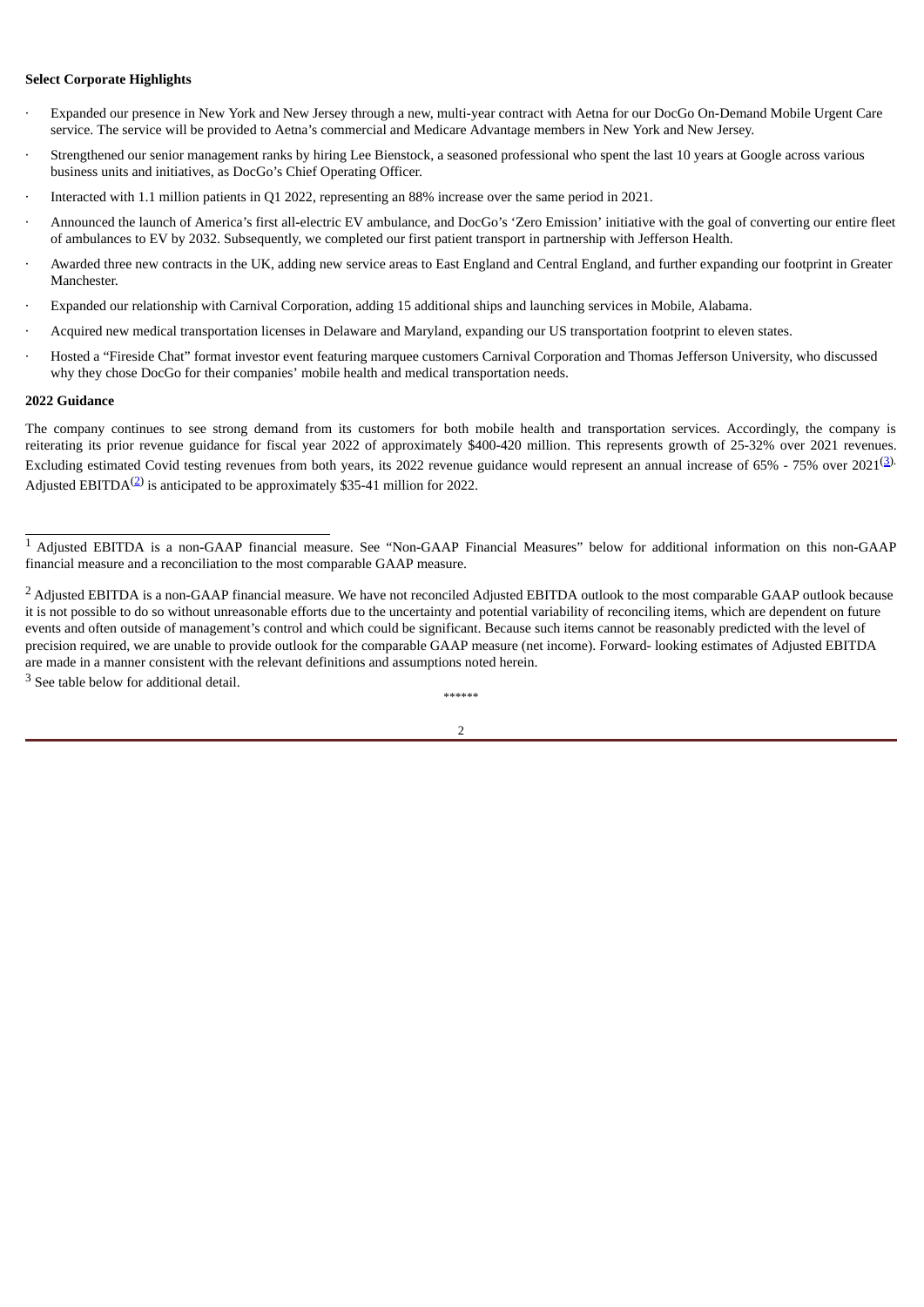#### **Conference call and webcast**

DocGo management will host a conference call and webcast to discuss the first quarter results tomorrow, May 10, at 8:30 am ET. To access the conference call, please dial 1-877-407-0784 (U.S.) or 1-201-689-8560 (international). Reference conference ID 13728508.

The webcast can be accessed using the following link:

https://viavid.webcasts.com/starthere.jsp?ei=1541038&tp\_key=a8e9864837

or under "Events" on the "Investors" section of the company's website, https://ir.docgo.com/. A replay of the webcast will be archived on the company's investor relations page through June 2, 2022 at approximately 5:00 PM Eastern Time.

#### **About DocGo**

DocGo is a leading provider of last-mile mobile care services and integrated medical transportation solutions. DocGo is disrupting the traditional four-wall healthcare system by providing care to patients where and when they need it. DocGo's innovative technology and dedicated field staff of certified health professionals elevate the quality of patient care and drive business efficiencies for facilities, hospital networks, and health insurance providers. With Mobile Health, DocGo empowers the full promise and potential of telehealth by facilitating healthcare treatment, in the comfort of a patient's home or workplace. Together with DocGo's integrated Ambulnz medical transport services, DocGo is bridging the gap between physical and virtual care. For more information, please visit www.docgo.com.

#### **Forward-Looking Statements**

This announcement contains forward-looking statements (including within the meaning of Section 21E of the U.S. Securities Exchange Act of 1934, as amended, and Section 27A of the U.S. Securities Act of 1933, as amended) concerning DocGo. These statements include, but are not limited to, statements that address our expected future business and financial performance and statements about (i) our plans, objectives and intentions with respect to future operations, services and products, including our transition to non-COVID related services, geographic expansion, new and existing contracts and our "Zero Emission" initiative, (ii) our competitive position and opportunities, , including our ability to realize the benefits from our operating model, and (iii) other statements identified by words such as "may", "will", "expect", "intend", "plan", "potential", "believe", "seek", "could", "estimate", "judgment", "targeting", "should", "anticipate", "predict" "project", "aim", "goal", "outlook", "guidance", and similar words, phrases or expressions. These forward-looking statements are based on management's current expectations and beliefs, as well as assumptions made by, and information currently available to, management, and current market trends and conditions. Forward-looking statements inherently involve risks and uncertainties, many of which are beyond our control, and which may cause actual results to differ materially from those contained in our forward-looking statements. Accordingly, you should not place undue reliance on such statements. Particular uncertainties that could materially affect current or future results include possible accounting adjustments made in the process of finalizing reported financial results; any risks associated with global economic conditions and concerns; the effects of global outbreaks of pandemics or contagious diseases or fear of such outbreaks, such as the COVID-19 coronavirus pandemic; competitive pressures; pricing declines; rates of growth in our target markets; our ability to improve gross margins; cost-containment measures; legislative and regulatory actions; the impact of legal proceedings and compliance risks; the impact on our business and reputation in the event of information technology system failures, network disruptions, cyber-attacks, or losses or unauthorized access to, or release of, confidential information; and the ability of the company to comply with laws and regulations regarding data privacy and protection. We undertake no intent or obligation to publicly update or revise any of these forwardlooking statements, whether as a result of new information, future events or otherwise.

#### **Non-GAAP Financial Measures**

The following information provides definition and reconciliation of the non-GAAP financial measure presented in this earnings release to the most directly comparable financial measure calculated and presented in accordance with generally accepted accounting principles (GAAP). The company has provided this non-GAAP financial information, which is not calculated or presented in accordance with GAAP, as information supplemental and in addition to the financial measures presented in this earnings release that are calculated and presented in accordance with GAAP. Such non-GAAP financial measure should not be considered superior to, as a substitute for or alternative to, and should be considered in conjunction with, the GAAP financial measures presented in this earnings release. The non-GAAP financial measure in this earnings release may differ from similarly titled measures used by other companies.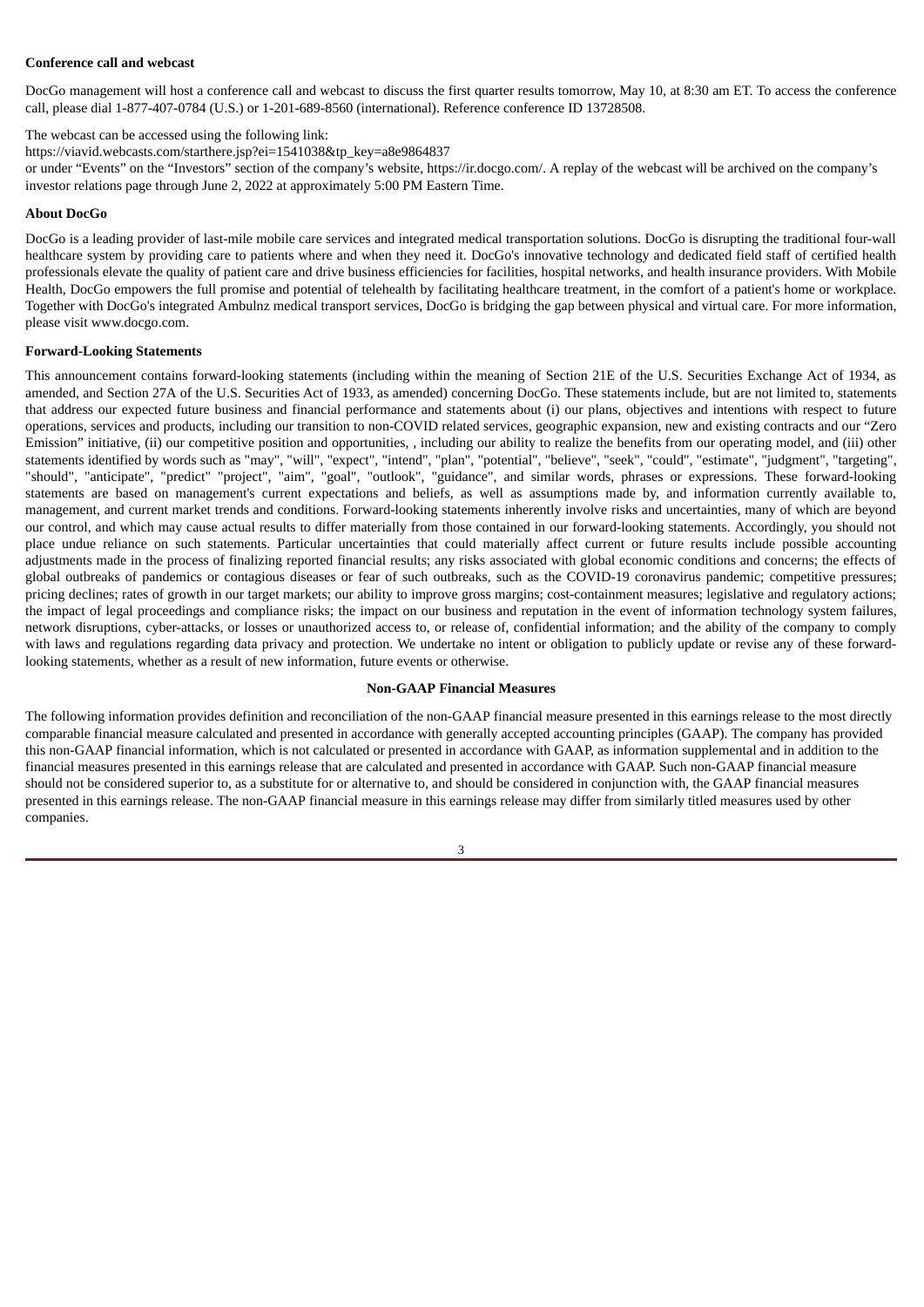## **Adjusted EBITDA**

Adjusted EBITDA is considered a non-GAAP financial measure under the Securities and Exchange Commission's ("SEC") rules because it excludes certain amounts included in net income (loss) calculated in accordance with GAAP. Management believes that Adjusted EBITDA is a meaningful measure to share with investors because it facilitates comparison of the current period performance with that of the comparable prior period. In addition, Adjusted EBITDA affords investors a view of what management considers to be the Company's core operating performance as well as the ability to make a more informed assessment of such operating performance as compared with that of the prior period.

The table below reflects the calculation of Adjusted EBITDA for the three months ended March 31, 2022 compared to the prior year's first quarter ended March 31, 2021:

#### **DocGo Inc. and Subsidiaries**

#### **CONDENSED CONSOLIDATED BALANCE SHEETS**

|                                                                                                                                  | March 31,<br>2022<br><b>Unaudited</b> | December 31,<br>2021<br><b>Audited</b> |
|----------------------------------------------------------------------------------------------------------------------------------|---------------------------------------|----------------------------------------|
| <b>ASSETS</b>                                                                                                                    |                                       |                                        |
| Current assets:                                                                                                                  |                                       |                                        |
| Cash and cash equivalents                                                                                                        | \$188,353,909                         | \$175,537,221                          |
| Accounts receivable, net of allowance of \$8,023,348 and \$7,377,389 as of March 31, 2022 and December 31, 2021,<br>respectively | 76,167,670                            | 78,383,614                             |
| Prepaid expenses and other current assets                                                                                        | 3,649,206                             | 2,111,656                              |
| Total current assets                                                                                                             | 268,170,785                           | 256,032,491                            |
|                                                                                                                                  |                                       |                                        |
| Property and equipment, net                                                                                                      | 12,624,427                            | 12,733,889                             |
| Intangibles, net                                                                                                                 | 10,579,310                            | 10,678,049                             |
| Goodwill                                                                                                                         | 8,686,966                             | 8,686,966                              |
| Restricted cash                                                                                                                  | 10,370,398                            | 3,568,509                              |
| Operating lease right-of-use assets                                                                                              | 3,962,805                             | 4,195,682                              |
| Finance lease right-of-use assets                                                                                                | 8,658,897                             | 9,307,113                              |
| Equity method investment                                                                                                         | 520,063                               | 589,058                                |
| Other assets                                                                                                                     | 1,622,653                             | 3,810,895                              |
| <b>Total assets</b>                                                                                                              | \$<br>325,196,304                     | \$ 309,602,652                         |
| <b>LIABILITIES AND STOCKHOLDERS' EQUITY</b>                                                                                      |                                       |                                        |
|                                                                                                                                  |                                       |                                        |
| Current liabilities:                                                                                                             |                                       |                                        |
| Accounts payable                                                                                                                 | \$<br>15,120,928                      | \$<br>15,833,970                       |
| <b>Accrued liabilities</b>                                                                                                       | 38,174,025                            | 35,110,877                             |
| Line of credit                                                                                                                   | 1,025,881                             | 25,881                                 |
| Notes payable, current                                                                                                           | 593,831                               | 600,449                                |
| Due to seller                                                                                                                    | 1,411,169                             | 1,571,419                              |
| Operating lease liability, current                                                                                               | 1,404,651                             | 1,461,335                              |
| Finance lease liability, current                                                                                                 | 3,262,004                             | 3,271,990                              |
| Total current liabilities                                                                                                        | 60,992,489                            | 57,875,921                             |
|                                                                                                                                  |                                       |                                        |
| Notes payable, non-current                                                                                                       | 1,171,306                             | 1,302,839                              |
| Operating lease liability, non-current                                                                                           | 2,788,103                             | 2,980,946                              |
| Finance lease liability, non-current                                                                                             | 6,402,846                             | 6,867,420                              |
| <b>Warrant liabilities</b>                                                                                                       | 13,577,251                            | 13,518,502                             |
| <b>Total liabilities</b>                                                                                                         | 84,931,995                            | 82,545,628                             |
| Commitments and Contingencies                                                                                                    |                                       |                                        |

STOCKHOLDERS' EQUITY:

| 10.013         |
|----------------|
| 283, 161, 216  |
| (63, 556, 714) |
| (32,501)       |
| 219,582,014    |
| 7,475,010      |
| 227,057,024    |
| 309,602,652    |
|                |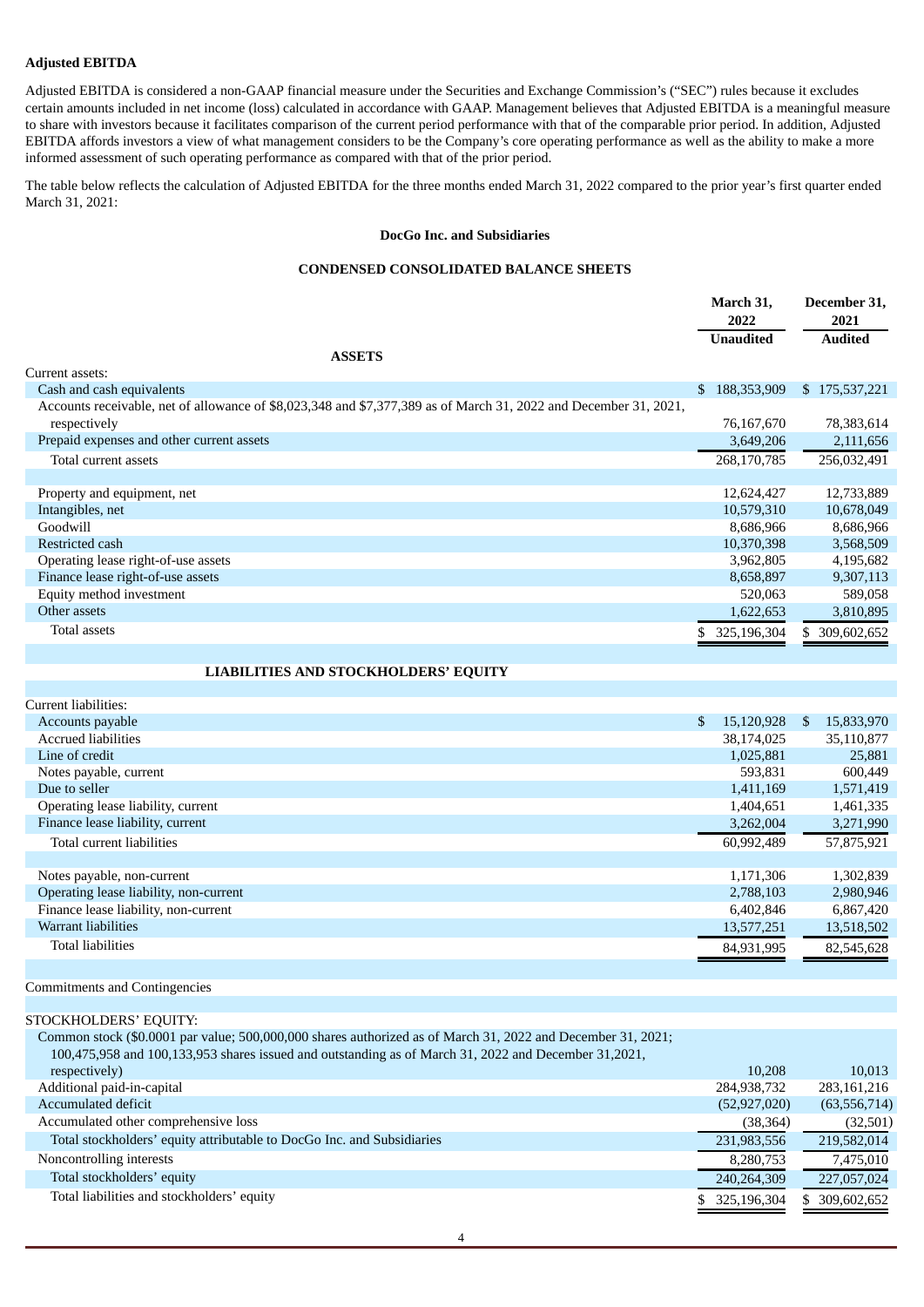## **DocGo Inc. and Subsidiaries**

## **UNAUDITED CONDENSED CONSOLIDATED STATEMENTS OF OPERATIONS AND COMPREHENSIVE INCOME (LOSS)**

|                                                                                                | <b>Three Months Ended</b><br>March 31, |              |             |
|------------------------------------------------------------------------------------------------|----------------------------------------|--------------|-------------|
|                                                                                                | 2022                                   |              | 2021        |
| Revenue, net                                                                                   | \$117,891,552                          | $\mathbb{S}$ | 49,688,856  |
| Expenses:                                                                                      |                                        |              |             |
| Cost of revenues (exclusive of depreciation and amortization, which is shown separately below) | 77,987,573                             |              | 35,860,742  |
| Operating expenses:                                                                            |                                        |              |             |
| General and administrative                                                                     | 23,860,616                             |              | 12,035,526  |
| Depreciation and amortization                                                                  | 2,201,021                              |              | 1,597,676   |
| Legal and regulatory                                                                           | 1,347,983                              |              | 656,658     |
| Technology and development                                                                     | 1,141,833                              |              | 569,351     |
| Sales, advertising and marketing                                                               | 1,257,961                              |              | 842,861     |
| Total expenses                                                                                 | 107,796,987                            |              | 51,562,814  |
| Income (loss) from operations                                                                  | 10,094,565                             |              | (1,873,958) |
| Other income (expenses):                                                                       |                                        |              |             |
| Interest income (expense), net                                                                 | (135, 606)                             |              | (115,009)   |
| Loss on remeasurement of warrant liabilities                                                   | (58, 749)                              |              |             |
| Loss on initial equity method investments                                                      | (83, 341)                              |              |             |
| Other income (loss)                                                                            | (4,253)                                |              |             |
| Total other income (expense)                                                                   | (281, 949)                             |              | (115,009)   |
|                                                                                                |                                        |              |             |
| Net income (loss) before income tax benefit (expense)                                          | 9,812,616                              |              | (1,988,967) |
| Income tax expense                                                                             | (440, 179)                             |              | (10,029)    |
| Net income (loss)                                                                              | 9,372,437                              |              | (1,998,996) |
| Net loss attributable to noncontrolling interests                                              | (1,257,257)                            |              | (320, 632)  |
| Net income (loss) attributable to stockholders of DocGo Inc. and Subsidiaries                  | 10,629,694                             |              | (1,678,364) |
| Other comprehensive income (loss)                                                              |                                        |              |             |
| Foreign currency translation adjustment                                                        | (5,863)                                |              | 7,998       |
| Total comprehensive gain (loss)                                                                | 10,623,831<br>\$                       | \$           | (1,670,366) |
|                                                                                                |                                        |              |             |
| Net income (loss) per share attributable to DocGo Inc. and Subsidiaries - Basic                | \$<br>0.11                             | \$           | (0.03)      |
| Weighted-average shares outstanding - Basic                                                    | 100,177,082                            |              | 58,388,866  |
| Net income (loss) per share attributable to DocGo Inc. and Subsidiaries - Diluted              | \$<br>0.09                             | \$           | (0.03)      |
| Weighted-average shares outstanding - Diluted                                                  | 115,652,049                            |              | 58,388,866  |
|                                                                                                |                                        |              |             |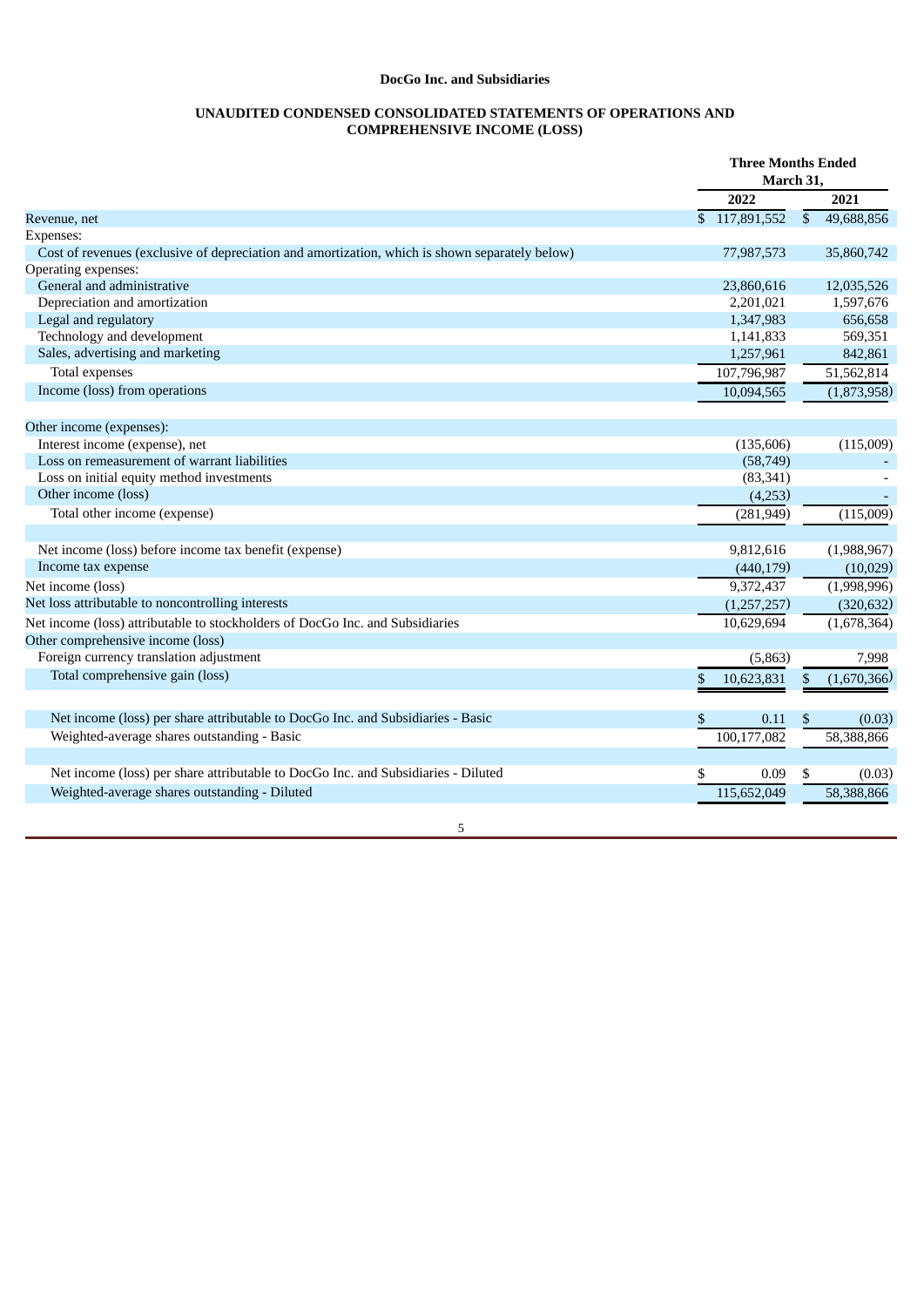## **DocGo Inc. and Subsidiaries**

## **UNAUDITED CONDENSED CONSOLIDATED STATEMENTS OF CASH FLOWS**

|                                                                                   |             | <b>Three Months Ended</b><br>March 31. |                |               |
|-----------------------------------------------------------------------------------|-------------|----------------------------------------|----------------|---------------|
|                                                                                   | 2022        |                                        |                | 2021          |
| <b>CASH FLOWS FROM OPERATING ACTIVITIES:</b>                                      |             |                                        |                |               |
| Net income (loss)                                                                 | \$          | 9,372,437                              | $\mathfrak{S}$ | (1,998,996)   |
| Adjustments to reconcile net income to net cash provided by operating activities: |             |                                        |                |               |
| Depreciation of property and equipment                                            |             | 711,878                                |                | 528,840       |
| Amortization of intangible assets                                                 |             | 633,363                                |                | 422,024       |
| Amortization of finance lease right-of-use assets                                 |             | 855,781                                |                | 646,812       |
| Loss from equity method investment                                                |             | 68,995                                 |                |               |
| Bad debt expense                                                                  |             | 1,154,235                              |                | 678,840       |
| Stock based compensation                                                          |             | 1,422,937                              |                | 391,534       |
| Loss on remeasurement of warrant liabilities                                      |             | (58, 749)                              |                |               |
| Changes in operating assets and liabilities:                                      |             |                                        |                |               |
| Accounts receivable                                                               |             | 1,061,709                              |                | (7, 138, 675) |
| Prepaid expenses and other current assets<br>Other assets                         |             | (1,537,550)                            |                | (2, 121, 543) |
|                                                                                   |             | 2,188,242                              |                | (113, 384)    |
| Accounts payable<br><b>Accrued liabilities</b>                                    |             | (671, 744)                             |                | (583, 363)    |
|                                                                                   |             | 3,063,148                              |                | 7,903,736     |
| Net cash provided by (used in) operating activities                               |             | 18.264.682                             |                | (1,384,175)   |
|                                                                                   |             |                                        |                |               |
| <b>CASH FLOWS FROM INVESTING ACTIVITIES:</b>                                      |             |                                        |                |               |
| Acquisition of property and equipment                                             |             | (602, 416)                             |                | (760, 049)    |
| Acquisition of intangibles                                                        |             | (534, 624)                             |                | (515, 246)    |
| Acquisition of businesses                                                         |             |                                        |                | (759)         |
| Net cash used in investing activities                                             |             | (1, 137, 040)                          |                | (1,276,054)   |
|                                                                                   |             |                                        |                |               |
| <b>CASH FLOWS FROM FINANCING ACTIVITIES:</b>                                      |             |                                        |                |               |
| Proceeds from revolving credit line                                               |             | 1,000,000                              |                |               |
| Repayments of notes payable                                                       |             | (138, 151)                             |                | (282, 115)    |
| Due to seller                                                                     |             | (160, 250)                             |                |               |
| Noncontrolling interest contributions                                             |             | 2,063,000                              |                | 333,025       |
| Proceeds from exercise of stock options                                           |             | 374,344                                |                |               |
| <b>Equity costs</b>                                                               |             | (19,570)                               |                |               |
| Payments on obligations under finance lease                                       |             | (622, 575)                             |                | (601, 501)    |
| Net cash provided by (used in) financing activities                               |             | 2,496,798                              |                | (550, 591)    |
|                                                                                   |             |                                        |                |               |
| Effect of exchange rate changes on cash and cash equivalents                      |             | (5,863)                                |                | 7,998         |
|                                                                                   |             |                                        |                |               |
| Net increase (decrease) in cash and restricted cash                               |             | 19,618,577                             |                | (3,202,822)   |
| Cash and restricted cash at beginning of period                                   | 179,105,730 |                                        |                | 34,457,273    |
| Cash and restricted cash at end of period                                         | 198,724,307 |                                        | \$             | 31,254,451    |
|                                                                                   |             |                                        |                |               |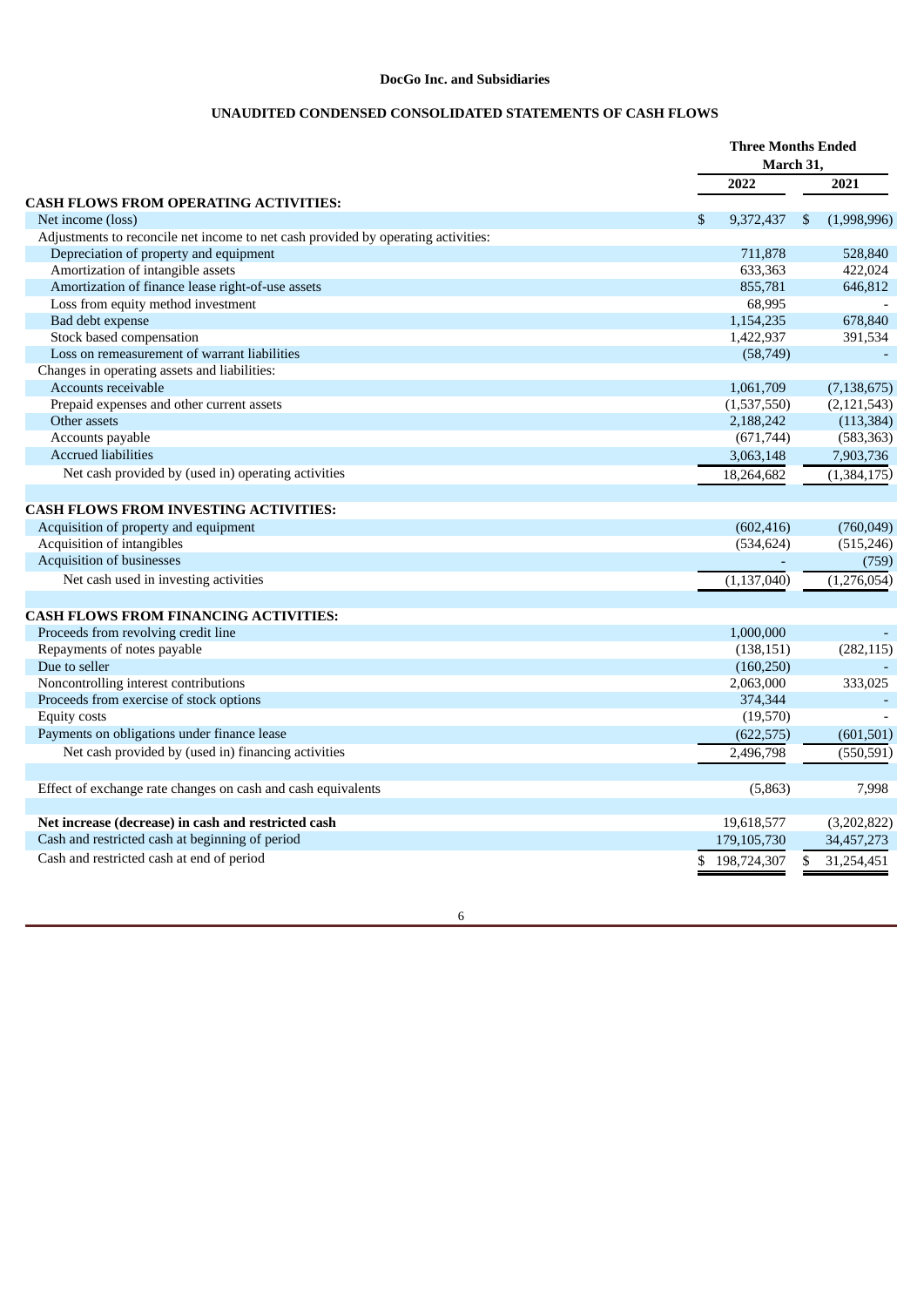## **DocGo Inc. and Subsidiaries**

## **UNAUDITED CONDENSED CONSOLIDATED STATEMENTS OF CASH FLOWS (CONTINUED)**

**Supplemental disclosure of cash and non-cash transactions:**

| Cash paid for interest                                          | D. | 68,222      | S   | 2,365      |
|-----------------------------------------------------------------|----|-------------|-----|------------|
| Cash paid for interest on finance lease liabilities             | ж  | 153,327     | \$  | 121,356    |
| Cash paid for income taxes                                      | J. | 440,179     | \$. | 7,225      |
| Right-of-use assets obtained in exchange for lease liabilities  |    | 722,716     | \$. | 1,454,029  |
| <b>Reconciliation of cash and restricted cash</b>               |    |             |     |            |
| Cash                                                            | S. | 188,353,909 | \$  | 28,134,967 |
| <b>Restricted Cash</b>                                          |    | 10,370,398  |     | 3,119,484  |
| Total cash and restricted cash shown in statement of cash flows |    | 198,724,307 | \$  | 31.254.451 |